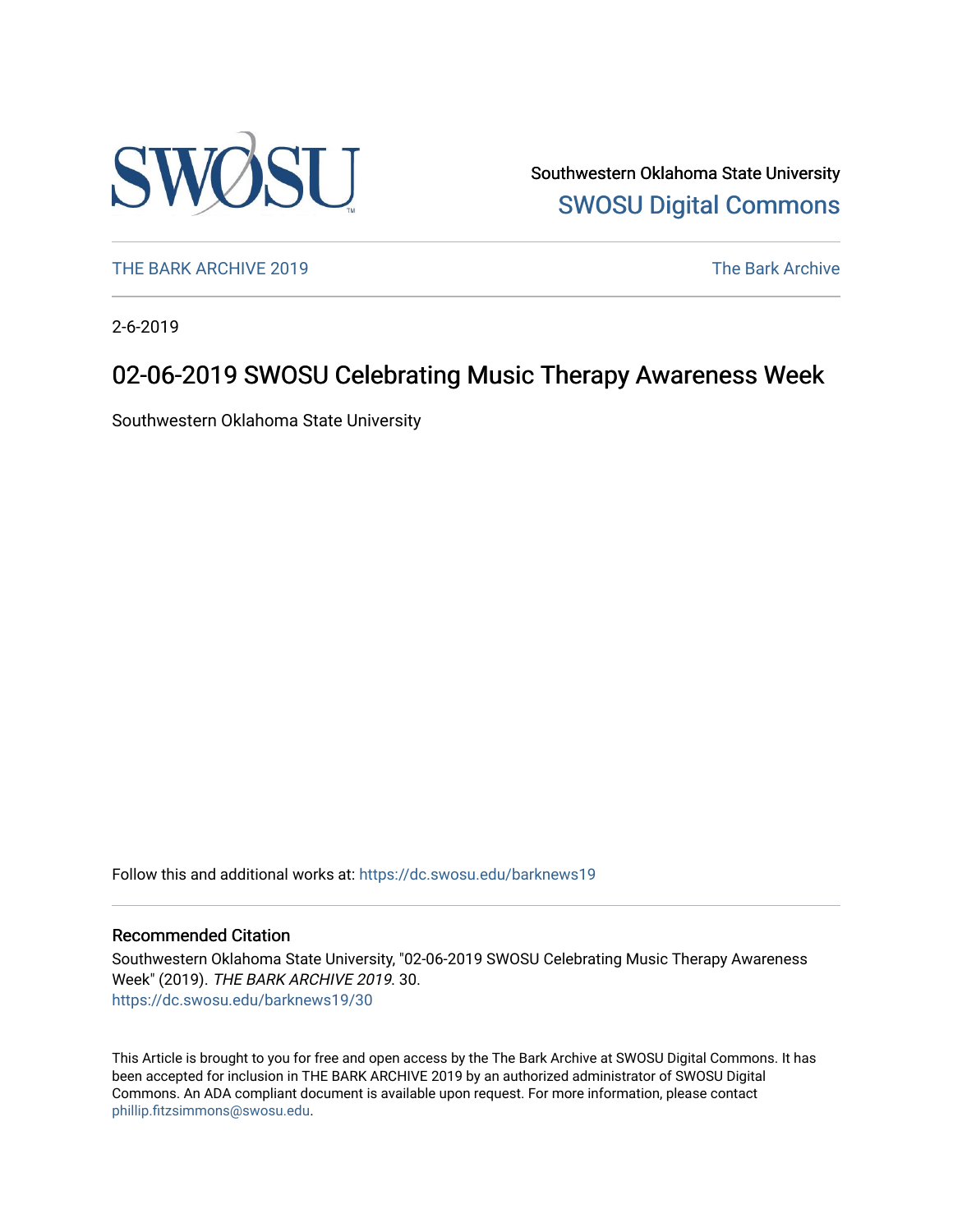

6 February, 2019

# **SWOSU Celebrating Music Therapy Awareness Week**

Southwestern Oklahoma State University's Music Therapy Awareness Week 2019 will be celebrated from Saturday, February 9, through Friday, February 15, on the Weatherford campus with the highlight being an awareness expo.

The 12th annual Music Therapy Awareness Expo will be held on Wednesday, February 13, from 4-5 p.m. in the Memorial Student Center Grand Ballroom. Everyone is invited and admission is free.

Dr. ChihChen Sophia Lee, LPMT, MT-BC, professor and director of SWOSU music therapy program, said participants will experience the power of music therapy via Drum Circle, an active music making technique of music therapy, facilitated by SWOSU music therapy students. Musicians of melodic instruments are encouraged to bring their instruments along for the experience.

Music therapists practicing in Oklahoma are invited to serve as the honored guests for the expo. Upper class music therapy students will also showcase their clinical practices in early intervention, pediatric medicine, school-age children and adolescents with special needs, adolescent acute physical rehabilitation, at-risk youth adult physical rehabilitation, women and children experiencing domestic violence, and geriatrics via oral and poster presentations.

The activities are organized by the SWOSU Music Therapy Student Association (SWOSU-MTSA).

Additional celebratory events include:

- Music Therapy Open House (Registration on line at https://SWOSU.formstack.com/form/music\_therapy\_open\_house\_2021) from 9 a.m. until 3 p.m. on February 9 and featuring guest lecturer Hong-Yu Joseph Chang, MME, MT-BC, rehabilitation music therapist at the Coalinga State Hospital in California
- Book display at the Al Harris Library
- Movie night on Monday, February 11, at 7 p.m. at 108 Belle Becker Building
- Music Therapy Public Awareness and fundraising events from 9 a.m. until 12 noon on Tuesday and Thursday to partially assist with funds for attendance to the Southwestern Region of American Music Therapy Association Annual Conference on March 28-30, 2019 in Georgetown (TX)
- Open Mic Night on Friday at 7 p.m. at Rx Brew

SWOSU has the longest standing music therapy undergraduate and equivalency/certification programs in the state of Oklahoma (approved by the former National Association for Music Therapy in 1981) and is accredited by the National Association of Schools of Music and American Music Therapy Association. The Master of Music in Music Therapy has received the approval by the National Association of Schools of Music in 2016.

There are currently over 50 students in the SWOSU music therapy programs. Location of the SWOSU Music Therapy Center is located at 103 Davis, featuring spaces for 1:1 and small group music therapy services provided by three music therapy faculty members and a graduate assistant, all national board-certified music therapists.

For additional information about the expo and music therapy degree plans, contact Lee at 580.774.3218.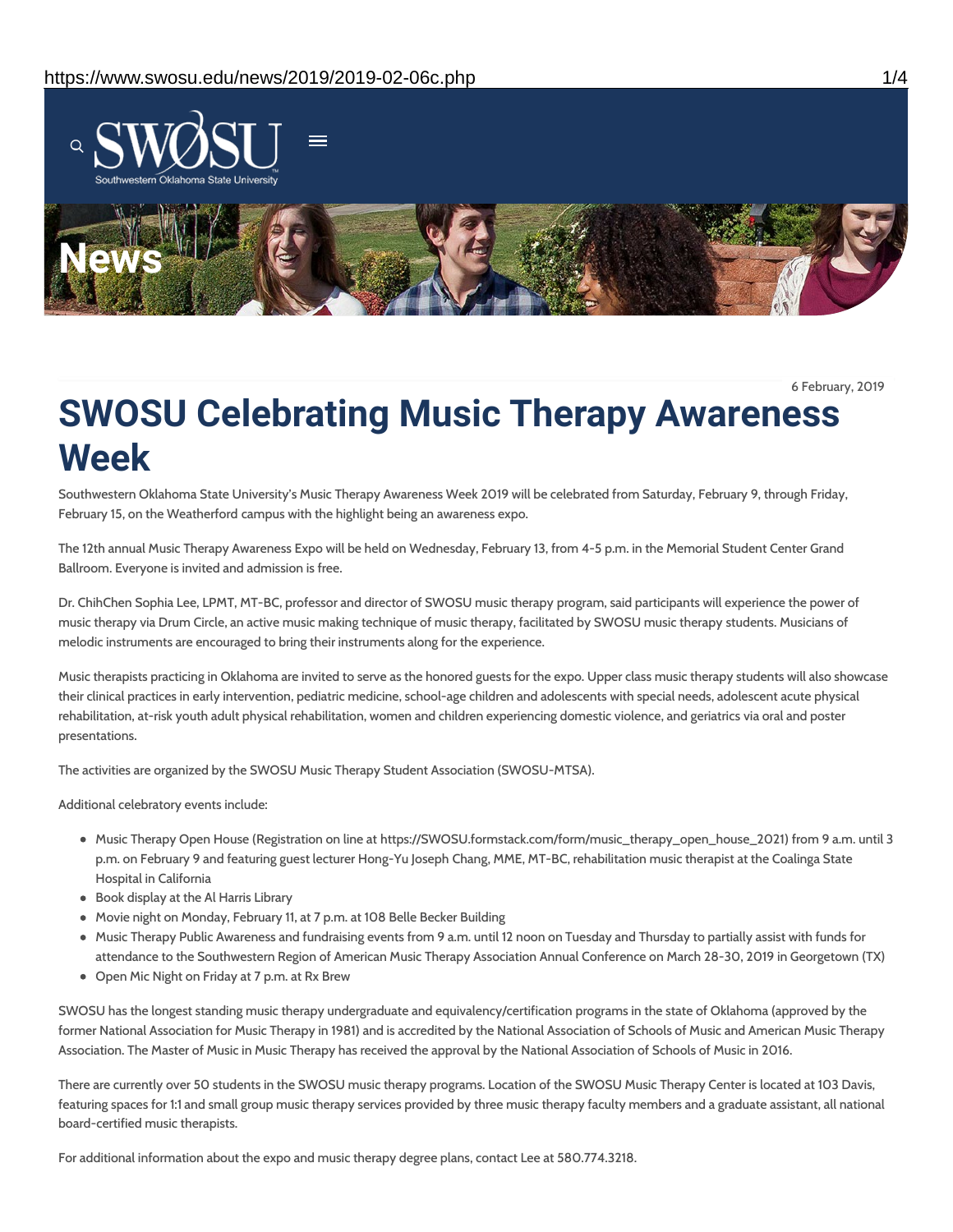| Academics             | D |
|-----------------------|---|
| Administration        | D |
| Alumni and Foundation | D |
| Community             | D |
| Events                | D |
| Faculty and Staff     | D |
| Miscellaneous         | D |
| Sayre                 | D |
| <b>Students</b>       | D |
|                       |   |

| <b>Archive Links</b> |   |
|----------------------|---|
| 2018                 | D |
| 2019                 | D |
| 2020                 | D |
| Archive              | D |
|                      |   |



#### Weatherford Campus

100 Campus Drive Weatherford, OK 73096

### Sayre Campus

409 E Mississippi Ave Sayre, OK 73662

#### Connect to Us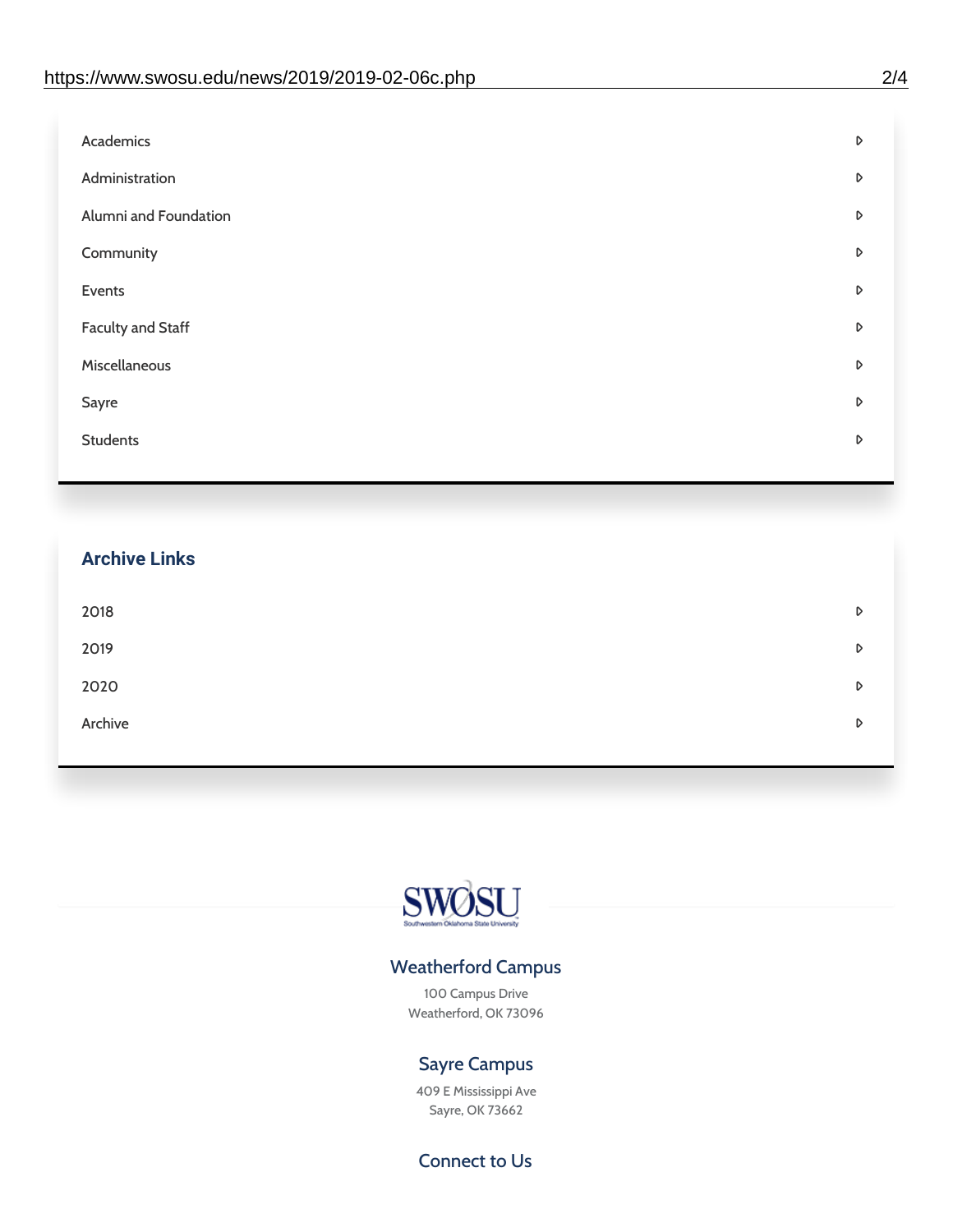千岁回调

Contact [Information](https://www.swosu.edu/about/contact.php) [University/Facility](https://www.swosu.edu/about/operating-hours.php) Hours [Campus](https://map.concept3d.com/?id=768#!ct/10964,10214,10213,10212,10205,10204,10203,10202,10136,10129,10128,0,31226,10130,10201,10641,0) Map

Give to [SWOSU](https://standingfirmly.com/donate)

Shop [SWOSU](https://shopswosu.merchorders.com/)



**[Directory](https://www.swosu.edu/directory/index.php)** 

[Calendar](https://eventpublisher.dudesolutions.com/swosu/)

[Apply](https://www.swosu.edu/admissions/apply-to-swosu.php)

[GoSWOSU](https://qlsso.quicklaunchsso.com/home/1267)

[Jobs@SWOSU](https://swosu.csod.com/ux/ats/careersite/1/home?c=swosu)



Current [Students](https://bulldog.swosu.edu/index.php)

[Faculty](https://bulldog.swosu.edu/faculty-staff/index.php) and Staff

**Enrollment Management** [580.774.3782](tel:5807743782)

> **PR/Marketing** [580.774.3063](tel:5807743063)

**Campus Police** [580.774.3111](tel:5807743111)